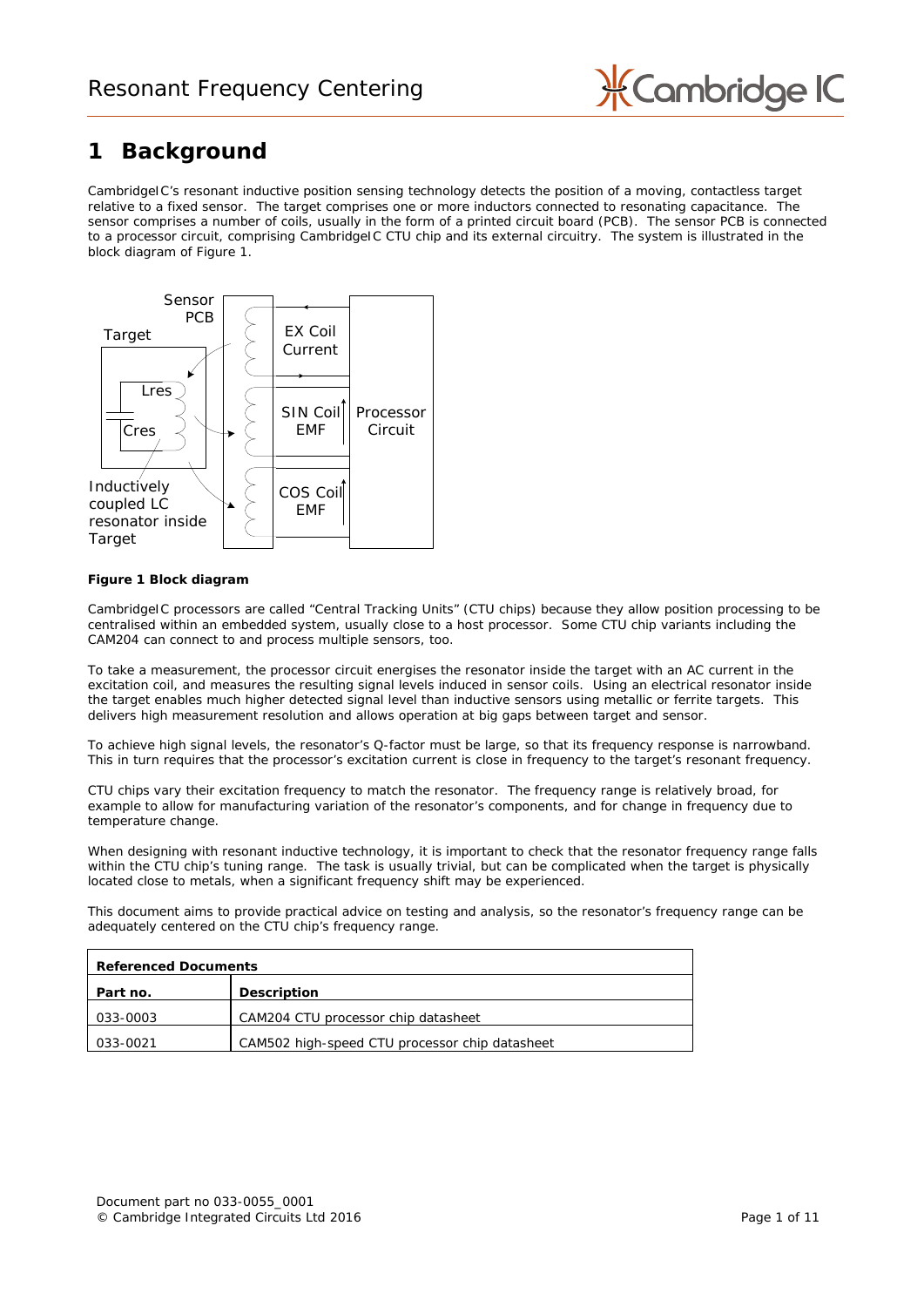

# **2 CTU Chip Resonator Detection**

## **2.1 Principle of Operation**

CTU chips detect a resonator inside the target as a discrete measurement process illustrated in [Figure 2.](#page-1-0)

A measurement trigger starts the process, usually a "GO" request received over the SPI interface, or the expiry of an on-chip continuous timer.

The CTU chip starts by energising the resonator inside the target by passing an AC current through an excitation coil. It then turns off this excitation current, so that it does not interfere with detection. The sensor coils, typically named COS and SIN due to their spatial patterning, detect resonator signal. An EMF appears at their terminals due to the resonator. The CTU chip measures the overall signal level (Amplitude) of these signals. If Amplitude is large enough it reports Valid, and uses the COS:SIN amplitude ratio to determine position. It also determines the Resonator Frequency.



### <span id="page-1-0"></span>**Figure 2 Resonator Excitation / Detection Process**

As noted in section [1,](#page-0-1) the excitation frequency should match the resonator frequency in order to deliver the highest possible signal amplitudes and hence performance. Once a CTU chip "knows" resonator frequency from a Valid measurement, it performs the next excitation at an EX Frequency equal to the previously determined Resonator Frequency. It keeps adjusting the EX Frequency of each measurement in this way, so that changes in resonator frequency are traced over time and Amplitude is always maximised.

If there was no previous Valid measurement, for example following power up, the CTU chip performs measurements in a "search" mode. The details of the search procedure differ between CTU chips, but the objective is to deliver Valid measurements as soon as possible once a target is in range.

Some types of sensor have both coarse and fine sensor coils. Combining fine and coarse measurements helps improve resolution, particularly for rotary and longer linear sensors. CTU chips usually only detect resonator frequency using fine sensor coils, because they deliver higher signal levels by design and the measurement quality is therefore superior.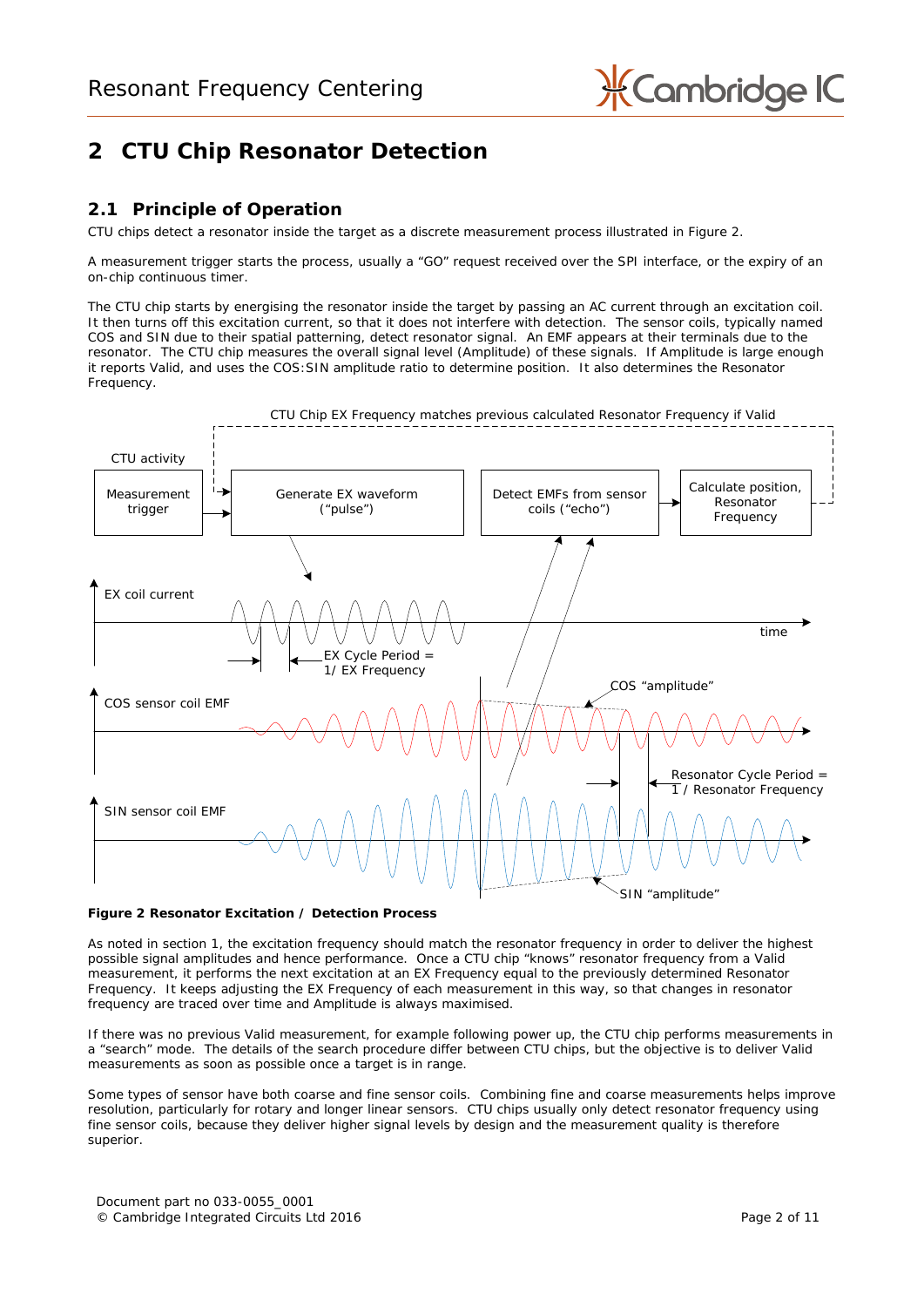



### <span id="page-2-0"></span>**Figure 3 CTU Chip Block Diagram**

[Figure 3](#page-2-0) is a general block diagram of a CTU chip. An oscillator circuit is used as a timing reference. This feeds timing and control circuitry feeding both output and input circuits.

Some CTU chips including the CAM502 use an external crystal as a frequency reference for precise timings. This enables the CTU to synchronise measurements to a host's cycle timing, for example when taking Pipeline Measurements for high speed operation. In other chips including the CAM204, the oscillator circuitry is fully internal for lower cost and smaller board footprint.

The timing and control circuitry inside the CTU chip creates the AC waveforms used to excite and detect the resonator in the target. The frequency of these waveforms is under processor control. The processor can tune the excitation and detection frequency across a certain range, to allow for system frequency tolerances.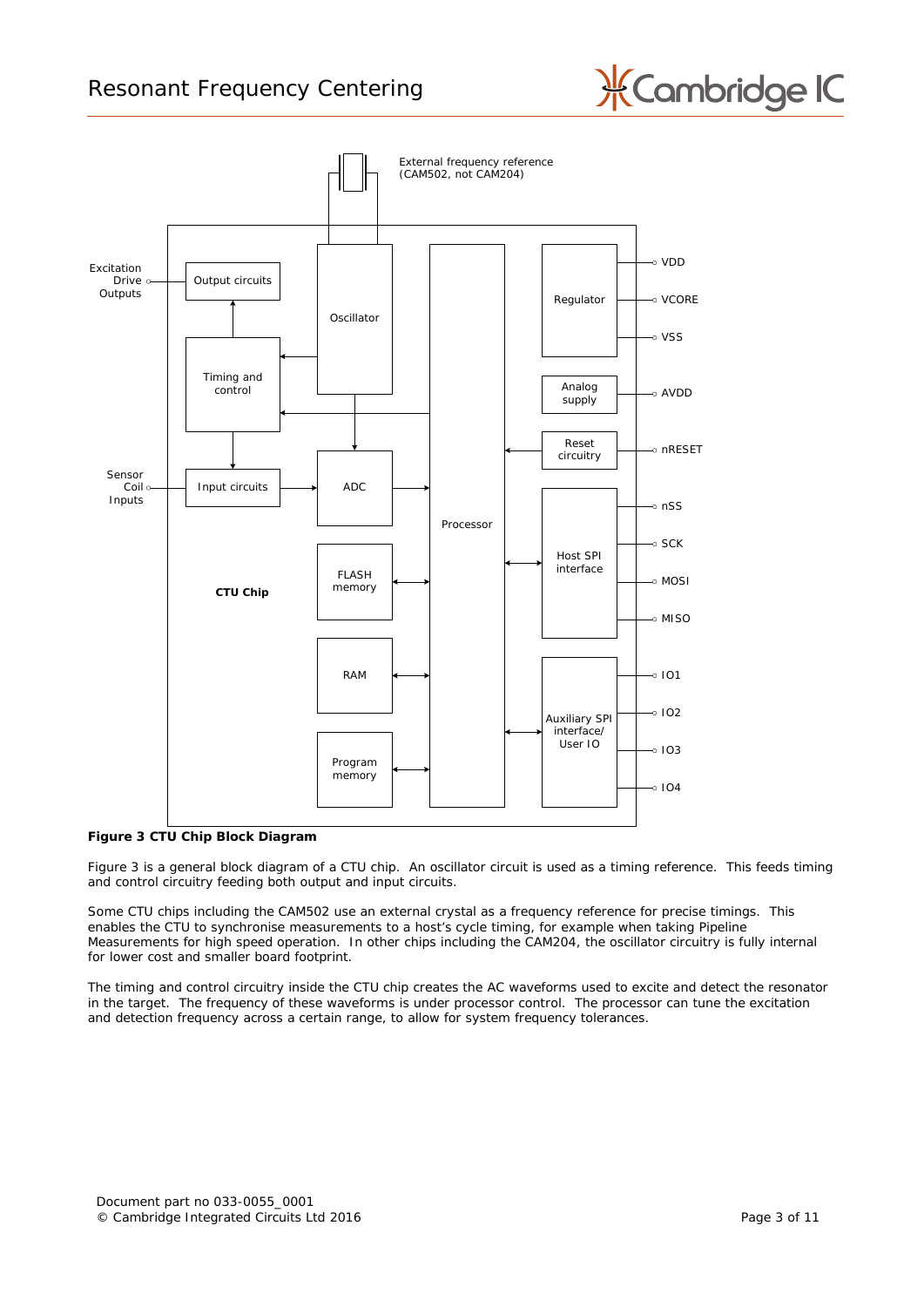

## <span id="page-3-3"></span>**2.2 CTU Frequency Budget**

[Figure 4](#page-3-0) illustrates the CTU chip's resonator frequency tuning range, with increasing frequency shown in the upwards direction.

Each type of chip has a "Nominal CTU Operating Frequency", which is the expected frequency of the centre of its tuning range. It also has a "CTU Frequency Tolerance", which is the tolerance of the oscillator. In the case of CTU chips like the CAM204 with on-chip oscillator, the tolerance is a few percent across operating temperature range, and arises from manufacturing variability and temperature change. In the case of CTU chips with external crystal, the tolerance is that of the crystal, typically only a few hundred parts per million depending on the crystal.



### <span id="page-3-0"></span>**Figure 4 CTU Tuning Range**

Each CTU chip is able to detect resonators with frequency within a specified "Tuning Range for Each CTU" from that CTU chip's *actual* operating frequency. That is, the chip will report Valid when its connected sensor "sees" a target with resonator frequency within that range of the *actual* operating frequency.

In most applications it is important that any randomly selected CTU chip will operate with any randomly selected resonator. There is no opportunity to pair CTU chips and resonators to ensure they work together. It is therefore important that CTU chips and resonators both conform to their own compatible frequency specifications. There must be a "Tuning Range for Any CTU", so that any CTU chip of a given type will detect a resonator across that frequency range and report Valid.

[Figure 4](#page-3-0) illustrates the relationship between the Nominal Operating Frequency, the Tuning Range for Each CTU, the Tuning Range for Any CTU, and the Maximum and Minimum Resonator Frequency for Valid.

CTU chips with on-chip and external frequency references may differ slightly in the way these figures are specified. For example the CAM502 chip's datasheet directly specifies the Maximum and Minimum Resonator Frequency for Valid, while the CAM204's specifies Tuning Range for Any CTU as a percentage deviation from Nominal CTU Operating Frequency. These may be used interchangeably using [Equation 1](#page-3-1) and [Equation 2…](#page-3-2)

### <span id="page-3-1"></span>**Equation 1**

<span id="page-3-2"></span>

| Maximum Resonator Frequency for Valid = Nominal CTU Operating Frequency $\times$ $(1 + \frac{1}{2})$ | Tuning Range for Any $CTU$<br>100%            |
|------------------------------------------------------------------------------------------------------|-----------------------------------------------|
| <b>Equation 2</b>                                                                                    |                                               |
| Minmium Resonator Frequency for Valid = Nominal CTU Operating Frequency $\times$ $(1 - \frac{1}{2})$ | Tuning Range for Any CTU $\backslash$<br>100% |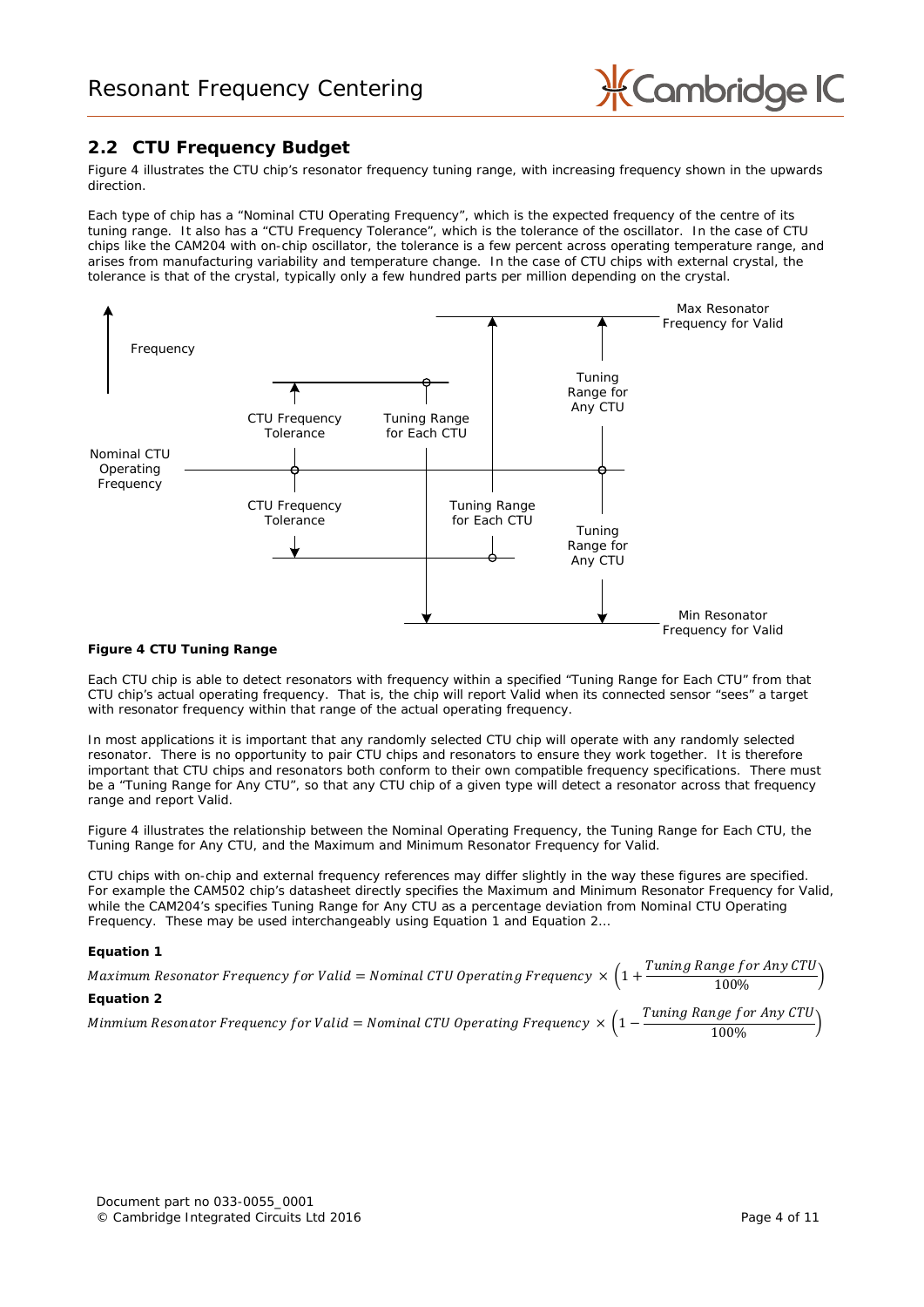

### **2.3 Relative Frequency Measurement Using a CTU Chip**

The primary function of a CTU chip is to report the position of a target relative to a sensor, typically over an SPI interface. Multi-channel CTU chips are also available supporting multiple targets and sensors.

The CTU chip also reports diagnostic data, typically including Amplitude and Relative Frequency. Amplitude is a signal level indication, to help gauge system health.

Relative frequency is an indication of the target's resonant frequency. It is usually reported as a value in Hz. Given a value of Reported Frequency, the Actual Resonator Frequency is nominally…

#### <span id="page-4-0"></span>**Equation 3**

 $Actual$  Resonator Frequency (Estimate) =  $Nominal$  CTU Operating Frequency + Reported Relative Frequency

This estimate is subject to errors, in particular the CTU Frequency Tolerance, so that a better estimate is…

#### **Equation 4**

Actual Resonator Frequency

= Nominal CTU Operating Frequency  $\times$   $\left(1+\frac{CTU$  Frequency Tolerance)<br> $\left(1+\frac{CTU}{100\%}\right)^{1/2}$ + Reported Relative Frequency

For CTU chips using an external crystal as a frequency reference, the CTU Frequency Tolerance is very small compared to other frequency tolerances in the system and can usually be ignored. In this case, [Equation 3](#page-4-0) is a good estimate of Actual Resonator Frequency.

For chips including the CAM204 with significant CTU Frequency Tolerance, [Equation 3](#page-4-0) is not sufficiently accurate to estimate Actual Resonator Frequency for design purposes, including resonant frequency centering. However it is good enough for checking change in frequency, in particular the difference between the resonator in free space and in a product's metal environment…

### <span id="page-4-1"></span>**Equation 5**

Resonator Frequency Change

$$
= \left(\frac{\text{Nominal CTU Operating Frequency} + \text{Reported Relative Frequency}}{\text{Nominal CTU Operating Frequency} + \text{Reported Relative Frequency}(reference)} - 1\right) \times 100\%
$$

For example, if a CAM204 chip (Nominal CTU Operating Frequency of 187.5kHz) reports a relative frequency of -2540 when the target is in free space (no metal nearby) and a frequency of +1940 when integrated with aluminium nearby, the change in resonator frequency is…

### **Equation 6**

*Resonator Frequency Change* =  $\left(\frac{187500 + (+1940)}{187500 + (-2540)}\right)$  $\frac{187500 + (-2540)}{187500 + (-2540)} - 1$  × 100% = 2.4%

Note that [Equation 5](#page-4-1) is still an approximation because it assumes the CTU chip has Nominal CTU Operating Frequency, with zero CTU Frequency Tolerance. However the estimate is good enough for practical purposes because Reported Relative Frequency is much smaller than Nominal CTU Operating Frequency.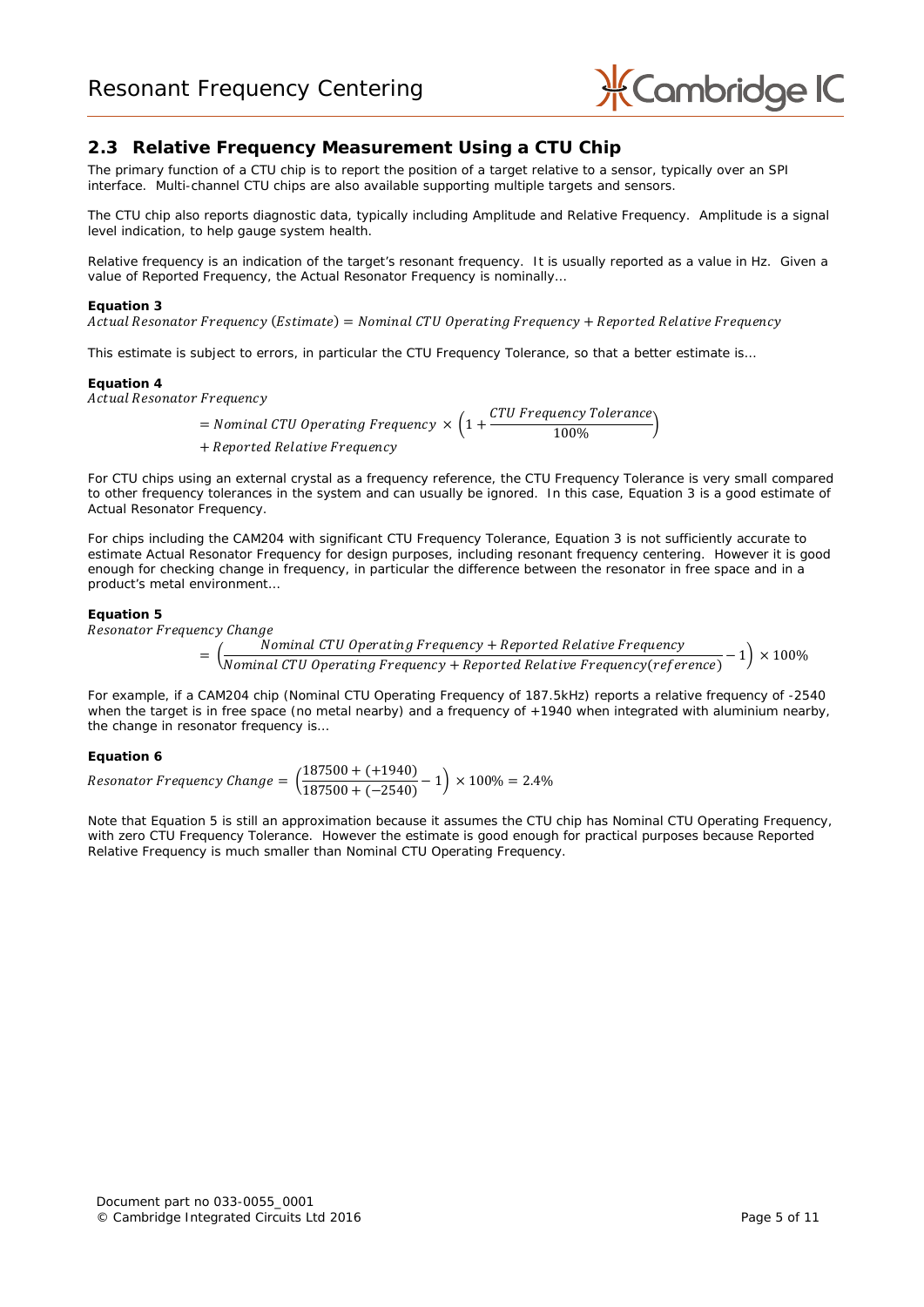

## **3 Target Design and Resonator Frequency**

### **3.1 Target Design Options**

Resonant Inductive targets may be purchased from CambridgeIC, or constructed by the customer to CambridgeIC designs.

[Figure 5](#page-5-0) illustrates CambridgeIC's Standard Target PN 013-1005. This part may be used with a number of different sensors, both linear and rotary. It is an encapsulated part, and available with a single nominal free space resonant frequency. It comprises a single ferrite rod, with winding connected to a resonating capacitor. Please see its datasheet for more details, and the datasheets of sensors for compatibility.



### <span id="page-5-0"></span>**Figure 5 Standard Target PN 013-1005**

[Figure 6](#page-5-1) illustrates CambridgeIC's C Target for the 35mm Type 6.3 Rotary Sensor, PN 013-1011. This part is only for use with the specific sensor. It is also an encapsulated part, available with a single nominal free space resonant frequency. It comprises two ferrite rods, with windings connected in parallel with a resonating capacitor. The two ferrite rods are on opposite sides of the rotation axis to provide immunity to misalignment between sensor and target.



**Figure 6 C Target for 35mm Type 6.3 Sensor PN 013-1011**

<span id="page-5-1"></span>[Figure 7](#page-5-2) illustrates CambridgeIC's PCB Based C Target for the 35mm Type 6.3 Rotary Sensor, PN 013-1019. This is for use with the same sensor as the target 013-1011 above. The difference is that the wound ferrite rods are implemented using surface mountable inductors: two 20mm Transponder Coils PN 012-1704. These are mounted on a PCB, which also includes connections between the coils and a resonating capacitor, and mounting holes.



### <span id="page-5-2"></span>**Figure 7 PCB Based C Target for 35mm Type 6.3 Sensor PN 013-1019**

This PCB based target is available from CambridgeIC. Customers may also purchase the 20mm Transponder Coils from CambridgeIC, and use them to build their own targets. That way physical mounting features, PCB shape and any encapsulation can be optimised for the application. The customer may also select the values of one of more resonating capacitors to configure the part's resonant frequency to suit their application, if this requires adjustment relative to standard available values.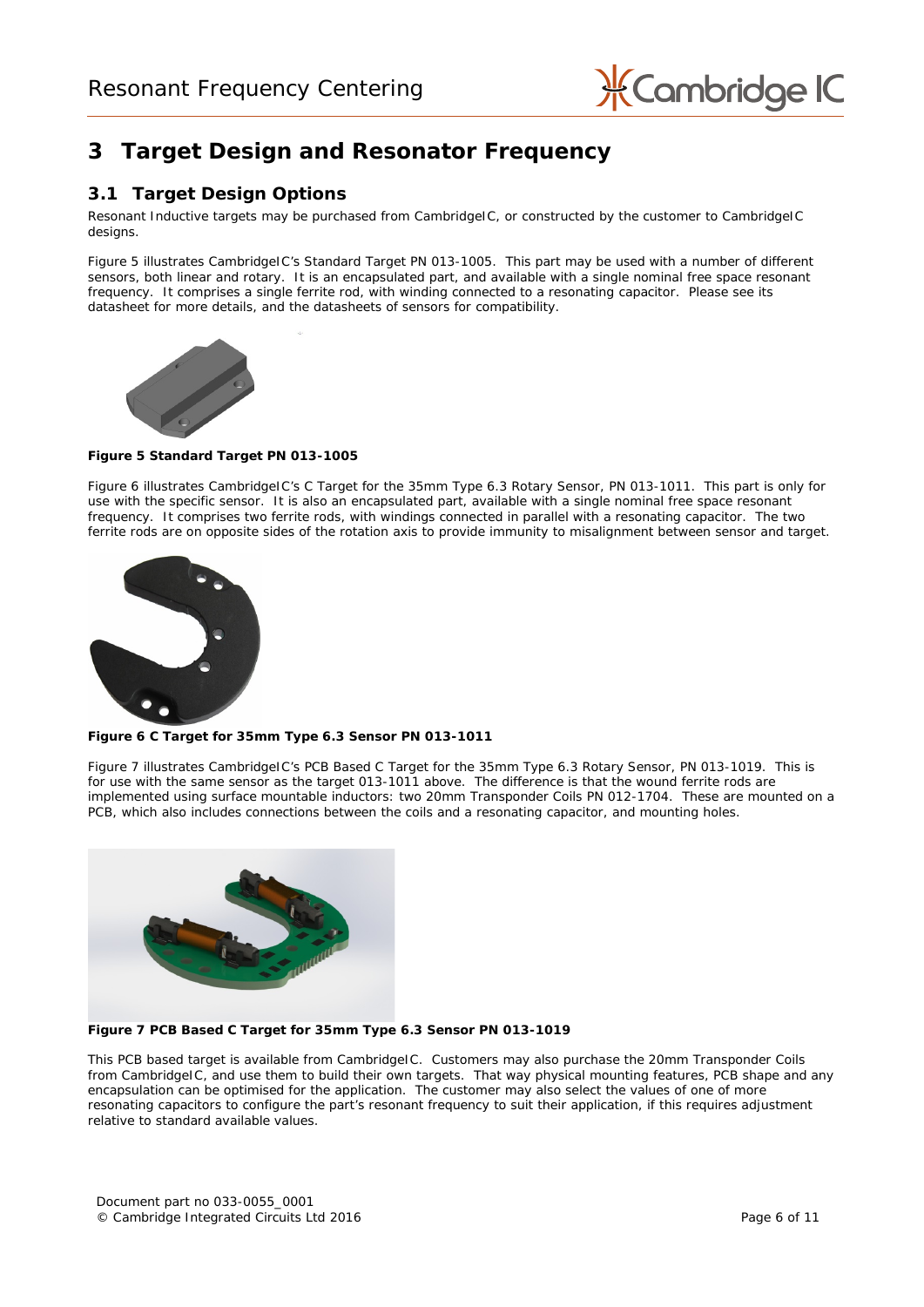

## <span id="page-6-3"></span>**3.2 Frequency Calculation**

Resonators inside targets can be electrically represented as an inductor connected to a capacitor as illustrated in [Figure 8.](#page-6-0)



<span id="page-6-0"></span>**Figure 8 Basic LC resonator circuit**

The inductor value Leff is the effective inductance. For a simple resonator with a single inductor in free space, this is the inductance of the inductor. For more complex targets, for example including more than one series or parallel connected inductor, Leff is the inductance of the combination. Where the target is mounted near metal, Leff is the value of inductance measured in the presence of that metal.

The capacitor value Cres is the effective capacitance in the resonant circuit. Typically this is the value of the capacitor, or the sum of two capacitors if an additional part is required in parallel to achieve a more exact nominal frequency.

The resonant frequency of the resonator is then given by…

### <span id="page-6-1"></span>**Equation 7**

$$
Fres = \frac{1}{2\pi\sqrt{Leff \times Cres}}
$$

To determine the capacitor value Cres to achieve a particular resonant frequency Fres given effective inductance Leff, this can be rearranged to…

### **Equation 8**

$$
Cres = \left(\frac{1}{2\pi \times Fres \times \sqrt{Leff}}\right)^2
$$

### <span id="page-6-2"></span>**3.3 Manufacturing and Temperature Tolerances**

Where targets are supplied by CambridgeIC, the part's datasheet specifies manufacturing and temperature tolerances for the resonant frequency.

If the resonator is built by the customer, resonant frequency tolerances can be determined by substituting maximum and minimum values of Leff and Cres into [Equation 7.](#page-6-1) Alternatively, this equation can be expressed as follows when only small changes in Leff and Cres are to be considered…

### **Equation 9**

$$
\% change in Fres = \frac{(% change in Left + % change in Cres)}{2}
$$

For example, if the inductance Lres has a manufacturing tolerance of  $\pm 2\%$  and a temperature tolerance of  $\pm 2\%$ , and the capacitor Cres a manufacturing tolerance of  $\pm 5\%$  and temperature tolerance of  $\pm 0.5\%$ , then the frequency tolerance is  $0.5x(\pm 2\% + \pm 2\% + \pm 5\% + \pm 0.5\%) = \pm 4.75\%$ .

Tighter frequency tolerance can be achieved using tighter tolerance inductors and/or capacitors, or by testing resonant frequency of each resonator on a production line and rejecting (or adjusting) those with tolerance outside a desired specification. This test is usually applied at room temperature, so the actual resonator frequency will be subject to additional change in use due to temperature.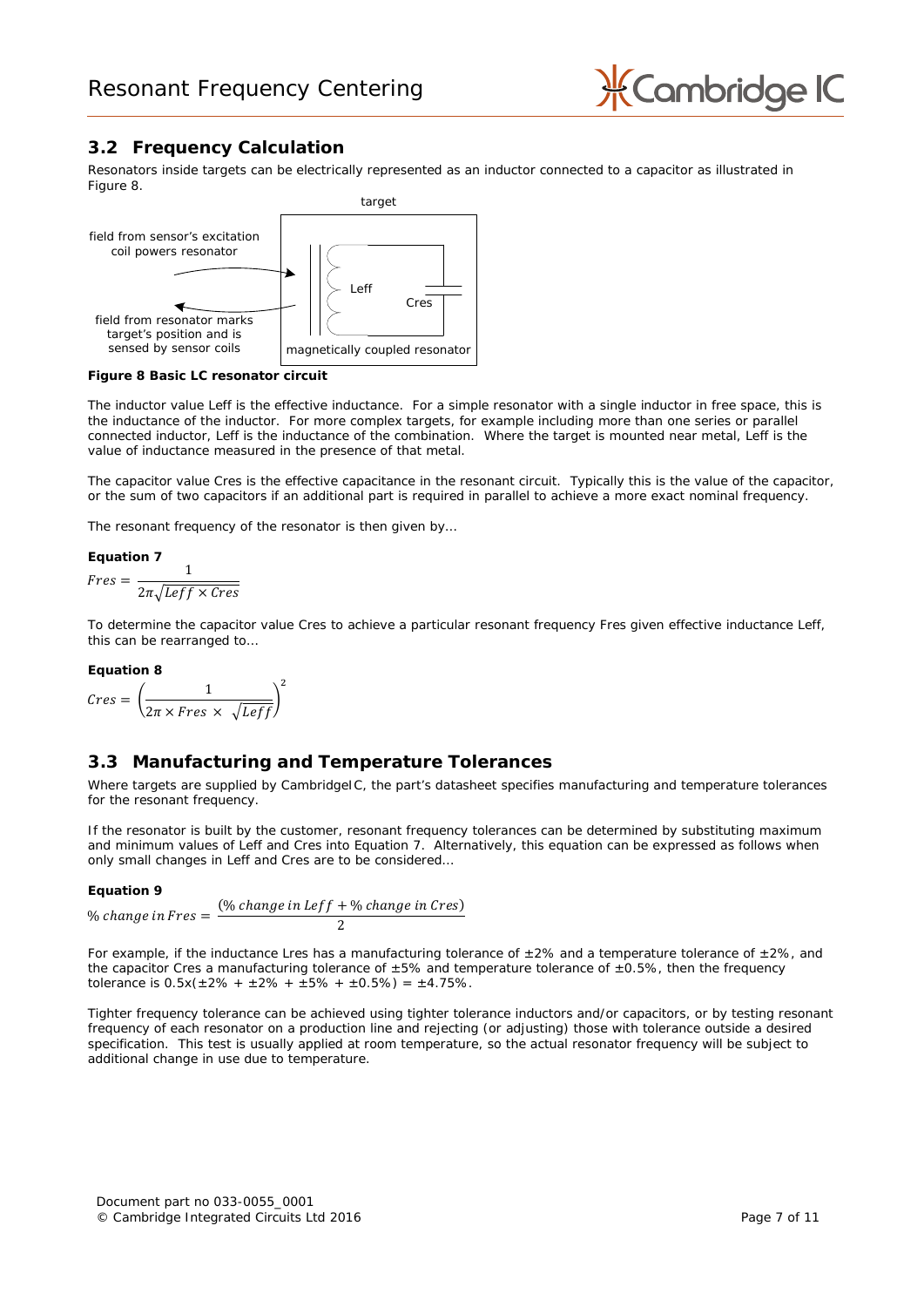

### <span id="page-7-2"></span>**3.4 Influence of Metal on Resonator**

When the sensor and target are mounted near metal, signal Amplitude tends to decrease and frequency tends to increase. Figures are presented in the sensor and/or target's datasheet, or may be established by experiment. This section describes the effects in general, as background for the next section.

[Figure 9](#page-7-0) illustrates how Amplitude changes with the proximity of metal, in general. As metal nears the sensor and/or target, Amplitude decreases, and hence system performance including resolution and reproducibility. The decrease is a great deal more for steel and stainless steel than for aluminium or copper, because steels have much higher resistance and therefore lose more energy in eddy currents. For this reason, it is recommended to avoid steel very close to the sensor and target. If steel is unavoidable then it is usually best to position an aluminium screening plate between the steel and sensor/target, so that the sensor and target "see" aluminium rather than steel.



<span id="page-7-0"></span>

Aluminium and copper do, however, affect resonant frequency of the target much more than steel, because they tend to repel and hence confine the magnetic fields, reducing the self-inductance of coils. This effect is illustrated in [Figure](#page-7-1)  [10.](#page-7-1)



<span id="page-7-1"></span>

When designing a sensor into a product that includes metals near the sensor and target, the effects of that metal on Amplitude and frequency should be checked. The effects are highly reproducible across units.

The first task is to determine how much Amplitude and frequency change by in the presence of the product's metal. Figures may be available in the datasheets for the sensor and/or target. Or the change may be established by experiment, for example by using a CTU chip connected to the sensor to check the percentage change in frequency between free space and in the product's metal environment.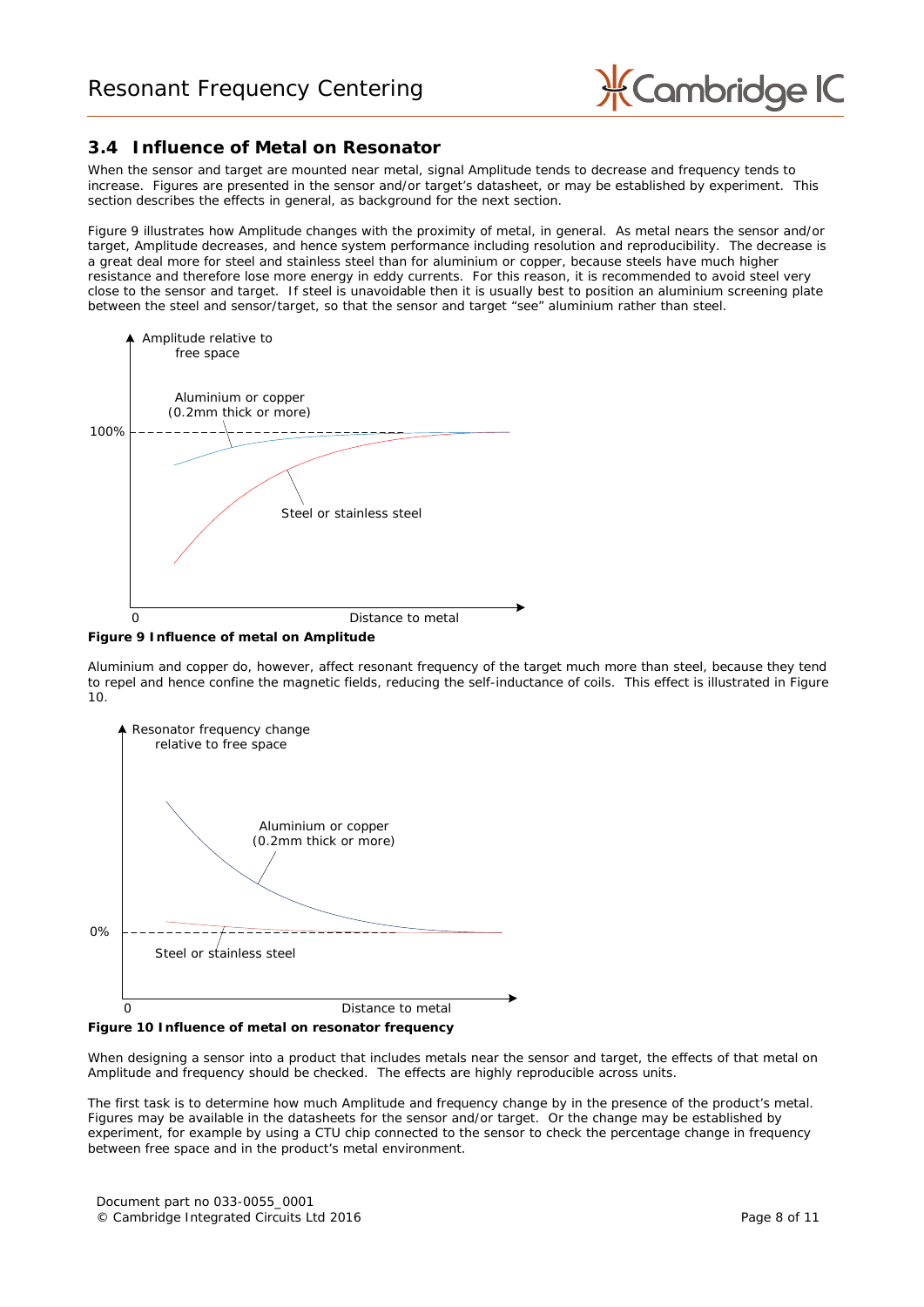

Next, the effects of those Amplitude and frequency changes should be checked.

In the case of a reduction in Amplitude, the main effect is a loss of noise free resolution. As a general guide, noise free resolution reduces by 1 bit (twice as much position noise) when Amplitude halves. In extreme cases Amplitude may be so low that the CTU chip is unable to reliably detect the target. Please refer to the resonator detection section of the relevant CTU chip datasheet for figures. The figures presented are for absolute minimum Amplitude, and it is recommended that typical working Amplitude be at least twice this figure to allow for system tolerances and temperature change.

A change in resonator frequency does not affect system performance significantly, providing the resonator frequency remains within the tuning range of the CTU chip, as detailed in section [2.2.](#page-3-3) The remainder of this section explains how to check resonator frequency is OK, and the steps to take to modify resonator frequency if required.

### **3.5 Checking Resonator Frequency**

The previous section [3.3](#page-6-2) illustrated how metal near the target and sensor may cause a change in resonator frequency. This is illustrated in [Figure 11,](#page-8-0) which expresses the relationship…

#### **Equation 10**

Nominal Resonator Frequency in Metal Environment

 $=$  Nominal Resonator Frequency in Free Space  $+$  Resonator Frequency Change due to Metal

If there is no significant metal near the sensor and target then the Nominal Resonator Frequency in Metal Environment equals the Nominal Resonator Frequency in Free Space.

Section [3.4](#page-7-2) described the origin of Manufacturing and Temperature Tolerances. These are in addition to the Nominal Resonator Frequency in the Metal Environment, so that…

#### **Equation 11**

Maximum Resonator Frequency in Metal Enviroment

- = Nominal Resonator Frequency in Metal Environment
- + Manufacturing and Temperature Tolerance

#### **Equation 12**

Minimum Resonator Frequency in Metal Enviroment

 $=$  Nominal Resonator Frequency in Metal Environment

− Manufacturing and Temperature Tolerance



<span id="page-8-0"></span>**Figure 11 Checking that resonator frequency range is inside CTU frequency range**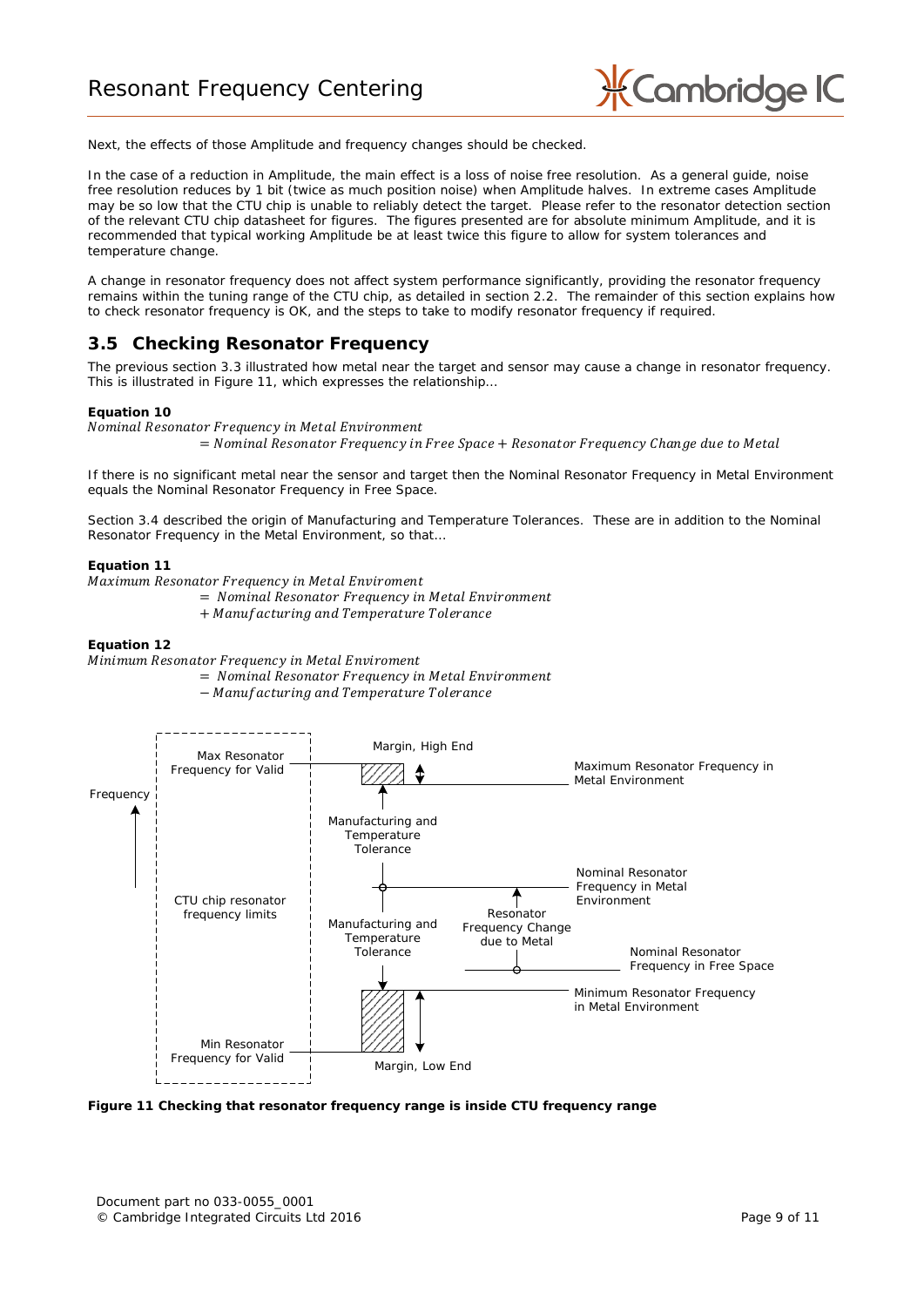

For the system to operate reliably across manufacturing and temperature variations, the resulting Maximum and Minimum Resonator Frequency in the Metal Environment must fall within the CTU chip's Maximum and Minimum Resonator Frequency for Valid, as illustrated in [Figure 11.](#page-8-0)

[Figure 11](#page-8-0) illustrates the frequency margins at the high and low frequency end. It is sufficient that both margins are greater than zero. That is, the Maximum Resonator Frequency in the Metal Environment must be less than the Maximum Resonator Frequency for Valid, and the Minimum Resonator Frequency in the Metal Environment must be greater than the Minimum Resonator Frequency for Valid. However where design flexibility allows, the two margins should be equal, so that design margin is maximised.

### **3.6 Modifying Resonator Frequency**

If there is insufficient margin at one end of the frequency range, and where the target design allows it, the resonator's free space frequency may be modified. This is usually done by changing the value of the resonating capacitance, Cres of [Figure 8.](#page-6-0) The capacitor or capacitors may be changed to new values, or an additional capacitance added in parallel with existing capacitors. Please refer to section [3.2](#page-6-3) for frequency and capacitor value calculation.

Some types of target are available from CambridgeIC with different free space resonant frequency values to suit different metal environments. In this case the suitability of each frequency variant may be assessed, to help select the one yielding the greatest frequency margin.

If there is insufficient margin at both ends of the frequency range then the Manufacturing and Temperature Tolerance is excessive. It may be necessary to select tighter tolerance capacitor(s), or to perform a test on resonant frequency at manufacture against tighter frequency limits, to guard against extreme combinations of inductor and capacitor tolerance.

## **3.7 Resonator Capacitor Specification**

When selecting resonating capacitors for targets, the following should be considered:

- Capacitors must have a usable tolerance, ideally  $\pm 5\%$  or better.
- Capacitors must have adequate voltage rating for the sensor application. Please refer the relevant sensor/target datasheet. In general the required rating will be at least 100V, and usually 200V or more.
- Capacitors must be low-loss types, typically NPO/COG dielectric.
- Capacitors are available in standard values, and it may be necessary to use a parallel combination of two capacitors C1 and C2 to achieve a desired resonator capacitance Cres = C1 + C2. Try combinations of different standard values to find the best match. It is unlikely that more than two capacitors will be required to achieve a particular Cres value to adequate precision.
- Series combinations of capacitors should be avoided because this generally yields low Q-factor due to high series resistance.

### **3.8 Further Assistance**

This document is intended to provide background and guidance, and may allow some customers to perform their own development with little or no assistance. However CambridgeIC's engineers remain on hand should any design-in assistance be required, and to help customers check their integration.